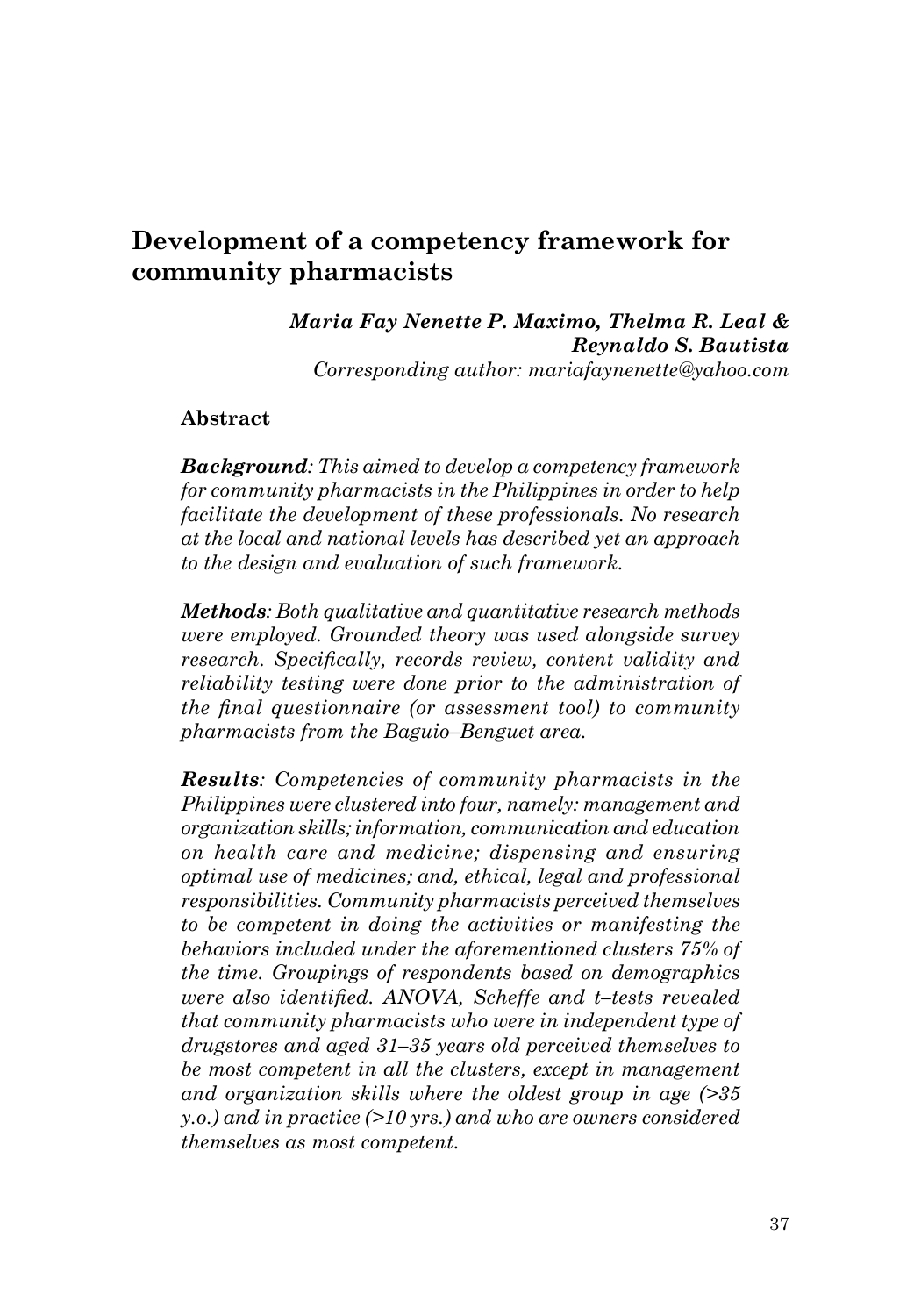*Discussion: Younger staff (in age and in practice) and chief pharmacists, especially those who are in chain drugstores, need support to increase their confidence in their skills, knowledge and abilities. The oldest community pharmacists (in age and in practice), especially owners, need to respond and adopt to the changes being introduced to pharmacy practice, in addition to the need of reawakening their ethical, legal and professional responsibilities.*

**Keywords:** *community pharmacists, competency, competency framework*

## **Introduction**

The practice of pharmacy in the community setting predominates<br>
in the Philippines. According to Kelly (2007), it is the heart and<br>
soul of pharmacy practice. About 60% of pharmacy graduates work<br>
in community, pharmacy, p in the Philippines. According to Kelly (2007), it is the heart and in community pharmacy practice sites after graduation. Community pharmacists are the frontliners in terms of the delivery of primary health care to the people. They are the most accessible community health professionals, possessing capabilities in areas such as provision of drug information, health and wellness promotion. They are in a unique position to informally communicate drug knowledge with the community.

In the paradigm shift within the profession of pharmacy, from product to patient, a competent community pharmacist is a professional who can effectively communicate and is competent in performing both operational and clinical services pertaining to community pharmacy (Lee, Machado, Wenzel, Gagnon & Calomo, 2005). To be true health– care professionals, they would have to orient their focus toward the patient, toward drug–decision responsibilities, and become medication management experts. Medication management is a strategy that attempts to use drug therapy more efficiently to achieve definite outcomes that improve a patient's quality of life (Pharmacists and Primary Health Care, 2004).

With this responsibility, the competence of community pharmacists should be assessed accordingly by using a framework in order to improve the health care services being delivered. Based on the paper of Robles (2008), standards define the accepted level of performance for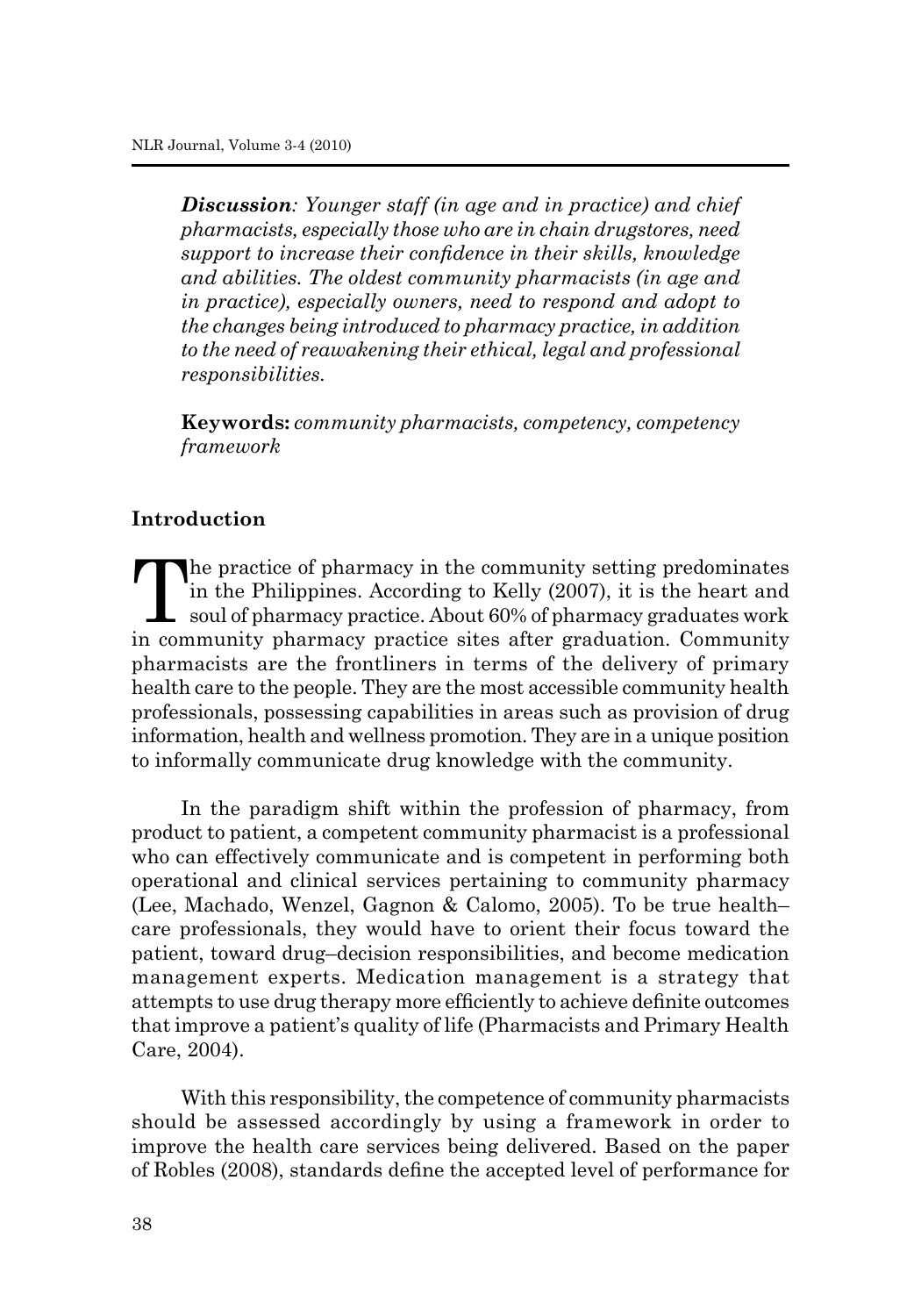which members of a profession are accountable. On a national level, these standards are a rational foundation in establishing best practice guidelines of various specialty practices as well as in formulating terminal competencies for professional education.

Whiddett and Holllyforde (1999), as cited in Mills, Laaksonen, Bates, Davies, and Duggan (2005), define competence as the ability to carry out a job or task, whereas competency is a quality or characteristic of a person related to effective performance. In clinical practice, it is a combination of task–orientated competence and the behaviorally related competencies that are required to deliver quality care to the patient (Rethans, Sturmans, Drop, Van der Vleuter and Hobus, 1991). But maintaining a high level of clinical knowledge does not make a person a competent practitioner; it is how this knowledge is applied in conjunction with other skills that determines competence (Whiddett and Hollyforde, 1999, Mills et al., 2005). A competency framework is a collection of competencies thought to be essential for effective performance. They are grouped into clusters and have associated behavioral indicators.

In most developed countries, a competency framework specific to the practice of pharmacy in the community is well–established and recognized as a means to facilitate individual continuing professional development and assist with performance review (Picton & Neal, 2002), thus progress could be seen in the provision of pharmaceutical care. However, such is not yet in place in certain developing countries.

A research conducted in India (Basak, Prasad, Arunkumar & Senthilkumar, 2005) revealed that about 50 percent of the pharmacies function without pharmacists. Fifty eight percent of pharmacists dispense prescription drugs without prescription. More than 80 percent of the retail pharmacists are not aware of rational drug use and have not even heard about transdermal patches. The retail pharmacists rarely counsel patients and examine the prescription for medical errors.

In Malaysia, a survey explored patient-oriented services provided by the community pharmacist beyond processing of prescriptions and dispensing of medications. The results revealed a trend towards the provision of such activities but this was not widely implemented. The research noted that if willingness and abilities to perform such activities were the significant barriers, then educational programs should be initiated to provide the missing competencies (Sarriff, 1994).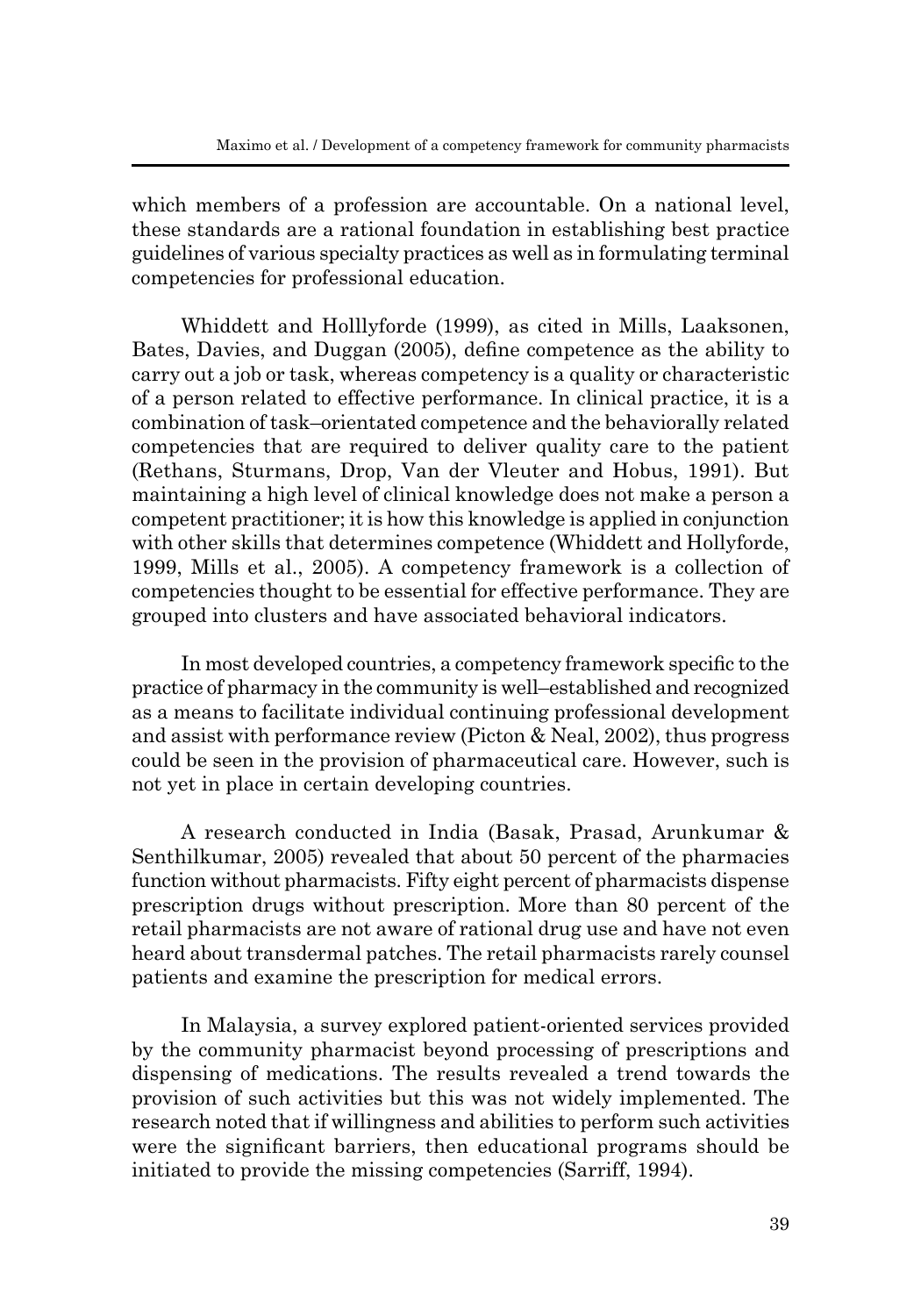Community pharmacy is often perceived as a place where medicines are bought or as a business with the goal of making enough profit in order to commercially succeed. In the Philippines, the traditional misconception that community pharmacists are "glorified salesclerks" or medicine sellers (Konduri, 2003), "underutilized" health care professionals or underused resource (Oparah & Arigbe-Osula, 2002) in a "drug – grocery store", still persists to these days.

It is with this background that this study aims to develop a competency framework for Baguio-Benguet community pharmacists. It does so by (a) finding out the competencies required of community pharmacists in the Philippines; (b) determining the self–assessed competency level of community pharmacists from Baguio–Benguet, and (c) exploring the influence of community pharmacists' characteristics (age, type of company, employment status and length of practice) on their self–assessed competence.

#### **Design and Methodology**

In developing a competency framework for community pharmacists, both qualitative and quantitative research methods were employed. Grounded theory was used alongside survey research. Specifically, records review, content validity and reliability testing were done (Phase I) prior to the administration of the final questionnaire (or assessment tool) to community pharmacists from the Baguio–Benguet (Phase II) area.

*Population and Locale of the Study*. Licensed pharmacists working in community pharmacies or drugstores in Baguio–Benguet were the subjects/respondents of the study. Based on the Center for Health Development – Cordillera Administrative Region Masterlist of Drug Establishments (2008), a total of 100 community pharmacies or drugstores are operating in Baguio City and Benguet. Eighty-nine community pharmacists from these drugstores participated in this study.

Forty-six respondents, or 51.69% of the research participants, belonged to the youngest group of less than 26 years of age. This group is followed by those who belonged to the 26 to 30 years range, which included 26 respondents comprising 29.21%. The research participants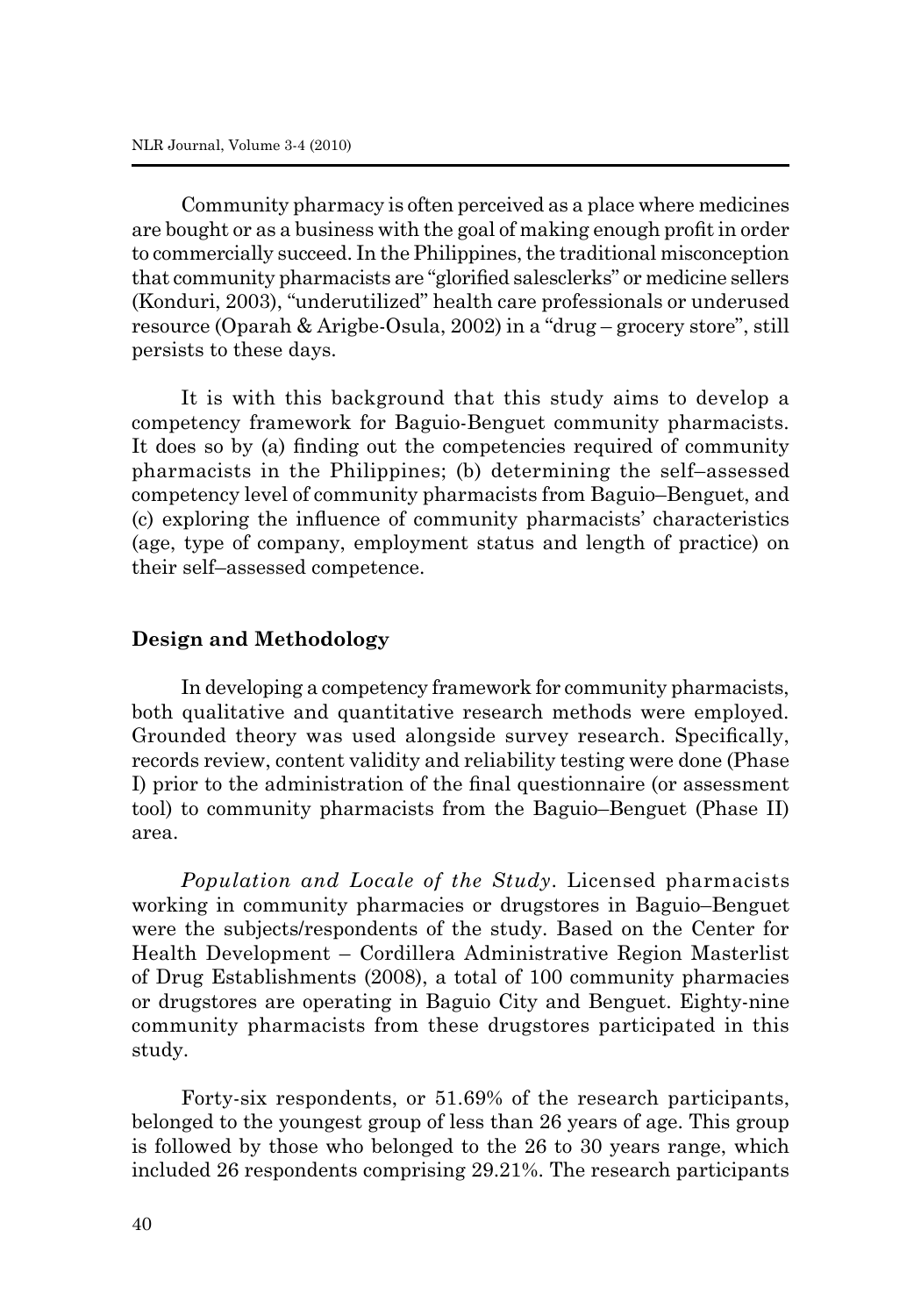who were 31 to 35 years of age comprised 11 or 12.36%. The oldest group, with more than 35 years of age, included six participants or 6.74%.

Of the 89 respondents, 39 (or 43.82%) were employed in chain stores, while 50 (56.18%) were employed in independent companies. Majority of Baguio–Benguet community pharmacists were employed in independent drugstores or pharmacies.

There were 14 respondents with employment status of either chief pharmacist (15.73%) or owner (15.73%). There were 27 supervisors comprising 30.34% of the respondents, while there were 34 staff pharmacists comprising 38.20% of the respondents. Most of the community pharmacists from Baguio–Benguet were not owners or entrepreneurs but employees of chain or independent drugstores

Most of the respondents (67 or 75.28%) had less than six years of practice as community pharmacists. Fifteen of them (or 16.85%) had six to 10 years of community practice, and only seven (or 7.87%) had more than 10 years of practice as community pharmacist. Majority of Baguio–Benguet community pharmacists were relatively new to the practice of pharmacy in the community setting.

*Questionnaire Development and Design*. Records review (literature search and review of professional body policies and research documents) relating to the current and future roles of community pharmacists was undertaken. EBSCO database was utilized through the search terms "competence", "capability", "community pharmacy" and "competency standards". In addition, Yahoo.com and Google.com were also used to search for relevant policy documents using the same search terms.

The national standards of pharmacy practice in the Philippines (Robles, 2008), CHED Memorandum Order No. 03, s. 2006 – Policies, Standards and Guidelines for Pharmacy Education (2006), and Philippine Pharmacists Association Standards for Pharmacy Practice in the Community and Hospital settings (2008) were used as a groundwork in identifying clusters or areas of (community pharmacy) competencies important to the Philippine setting. In addition, key indicators (behavioral statements) were also adopted from the latter and added to the preliminary list of competencies. All the other behavioral statements/ indicators relevant to community pharmacy practice were adopted from the Model Standards of Practice for Canadian Pharmacists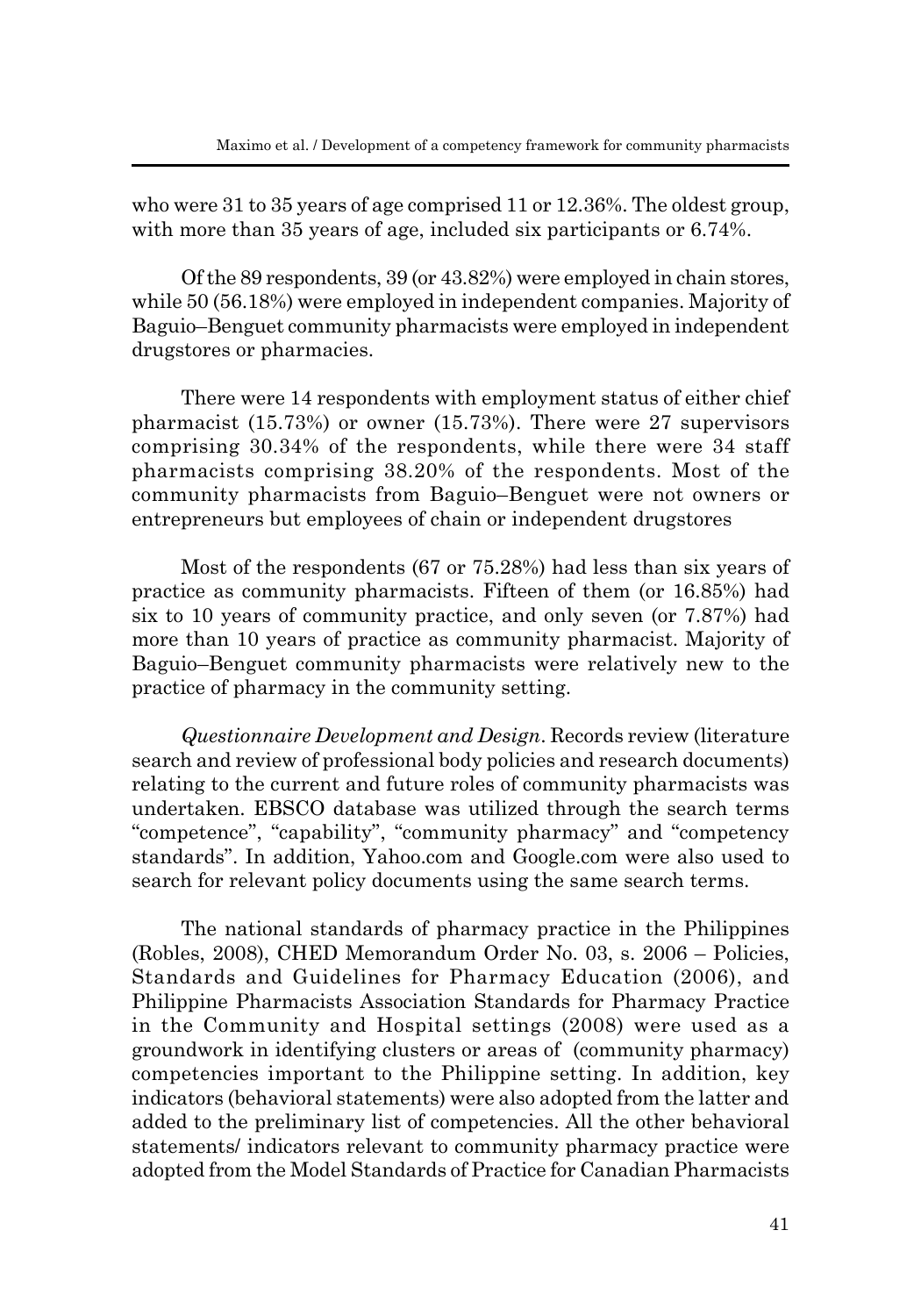(2003), Resource Document (2003); Pharmacists and Primary Health Care (2004); ENRICH Program Manual: Competency Standards for Pharmacists in Australia (2005); Lee, Machado, Wenzel, Gagnon and Calomo (2005); Mills, Farmer, et al. (2005); Mills, Laaksonen, et al. (2005), Intern Portfolio (2006), and Professional Competencies for Canadian Pharmacists at Entry to Practice (2007).

The records review done by the researcher produced an initial list of competencies. Content validity was established by submitting the said list for review by pharmacists with expertise in community pharmacy practice, research and education. The review consisted of both quantitative and qualitative evaluation of the level of relevance of the competencies to Philippine setting. The experts were asked to rate the level of relevance of the competencies (units and subunits) based on the following scale: Very Relevant: 4; Relevant: 3; Somewhat Relevant: 2; and, Irrelevant: 1.

They also gave their comments and suggestions on overlaps between statements, inclusions and omissions. Furthermore, validity was established by computing the content validity index. With a computed index of 9.92, the content validity of the competency list is very high. These results, combined with the descriptive inputs of experts, led the researcher to further revise and refine the competency list.

The revised list was then formed into a questionnaire and pilottested to a group of community pharmacists from the province of Tarlac. Internal consistency method, particularly split–half procedure, was conducted with the tryout data. An over–all reliability coefficient of 0.82 was obtained, indicating high reliability of the instrument. The final questionnaire was used as the competency assessment tool for community pharmacists in Baguio-Benguet.

The final questionnaire is composed of two parts. The first part consisted of demographics and the second part consisted of different clusters, subclusters and behavioral statements/indicators through which the self–assessed competency level of community pharmacists was based. The questionnaire used the 4–point Likert scale with the following description and equivalents: Highly capable: 4; Capable: 3; Moderately capable: 2; and, Poorly capable: 1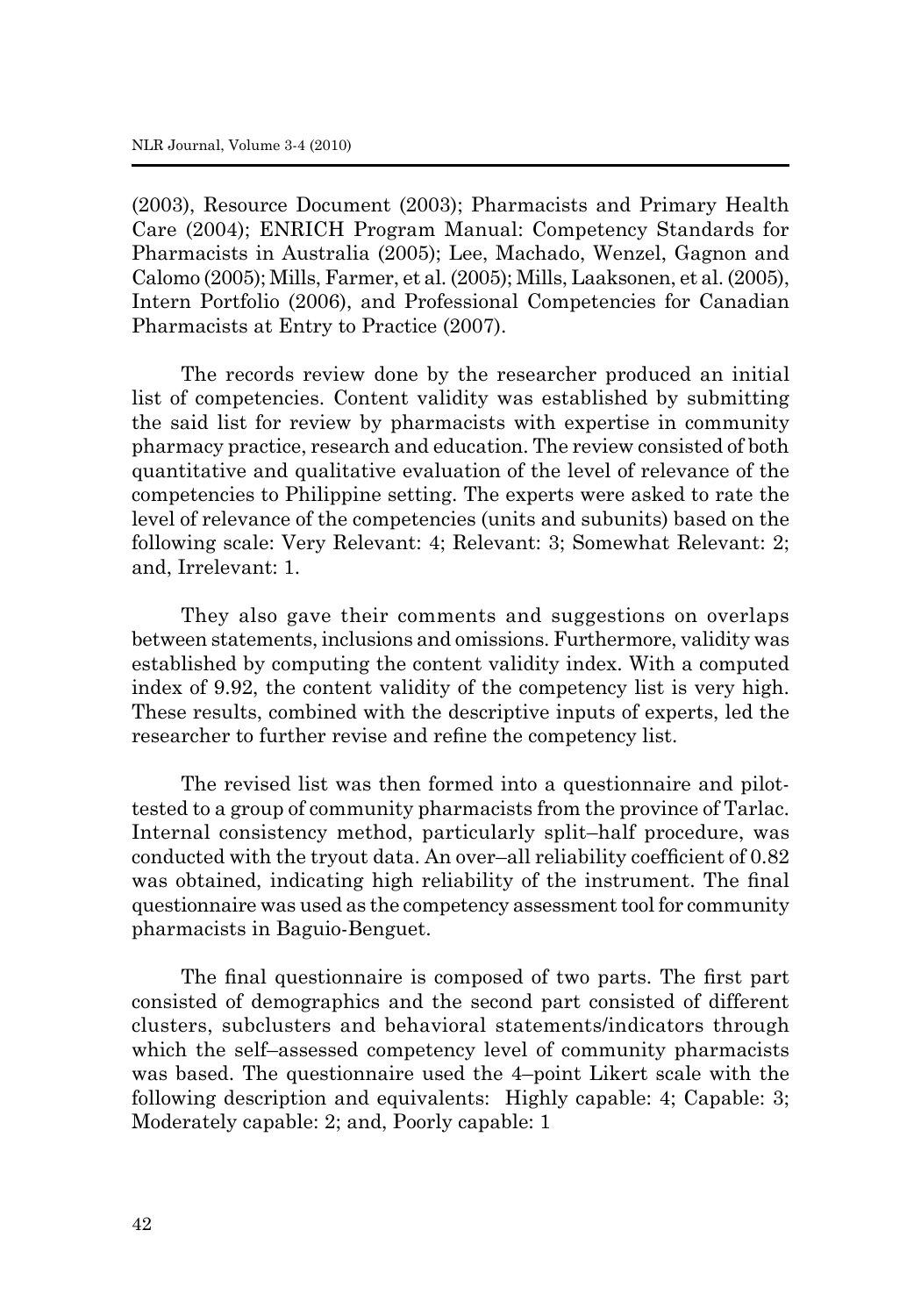*Data gathering procedures.* Through the assistance of the Baguio–Benguet Pharmacists Association, a lecture/seminar intended for gathering the data needed in this study was conducted to licensed community pharmacists from the locale of the study. During this event, the researcher personally conducted the orientation and administered the final questionnaire to the respondents who were made to understand the rationale of the said undertaking. Important considerations as to the mechanics in answering the questionnaire were reiterated. After the administration of the questionnaire, focused group interview was also conducted. Around 40% of the total number of respondents was able to participate. Community pharmacists who were not able to attend the seminar due to constraints in work schedule were in the same way personally oriented and given the questionnaire by the researcher at their respective work stations.

*Data analysis.* Data were tabulated, coded and analyzed using Microsoft Excel. Descriptive statistics was employed in determining the overall mean self–assessed competency level of community pharmacists from Baguio–Benguet. Inferential statistics particularly two tailed t–test and Analysis of Variance were used to determine if significant differences in mean self–assessed competency levels along the clusters (based on the subclusters) exist when community pharmacists were grouped according to age, type of company, employment status and length of practice. A follow–up Scheffe test, was used to find out where exactly these significant differences lie.

## **Results and Discussion**

The competencies required of community pharmacists in the Philippines is clustered into four, with 12 subclusters and 134 behavioral indicators or statements.

- Management and Organizational Skills management principles/ systems, organization and supervision, quality control
- Information, Communication and Education on Health Care and Medicines – information, communication, education and health promotion
- Dispensing and Ensuring Optimal Use of Medicines prescription processing, communication, patient counseling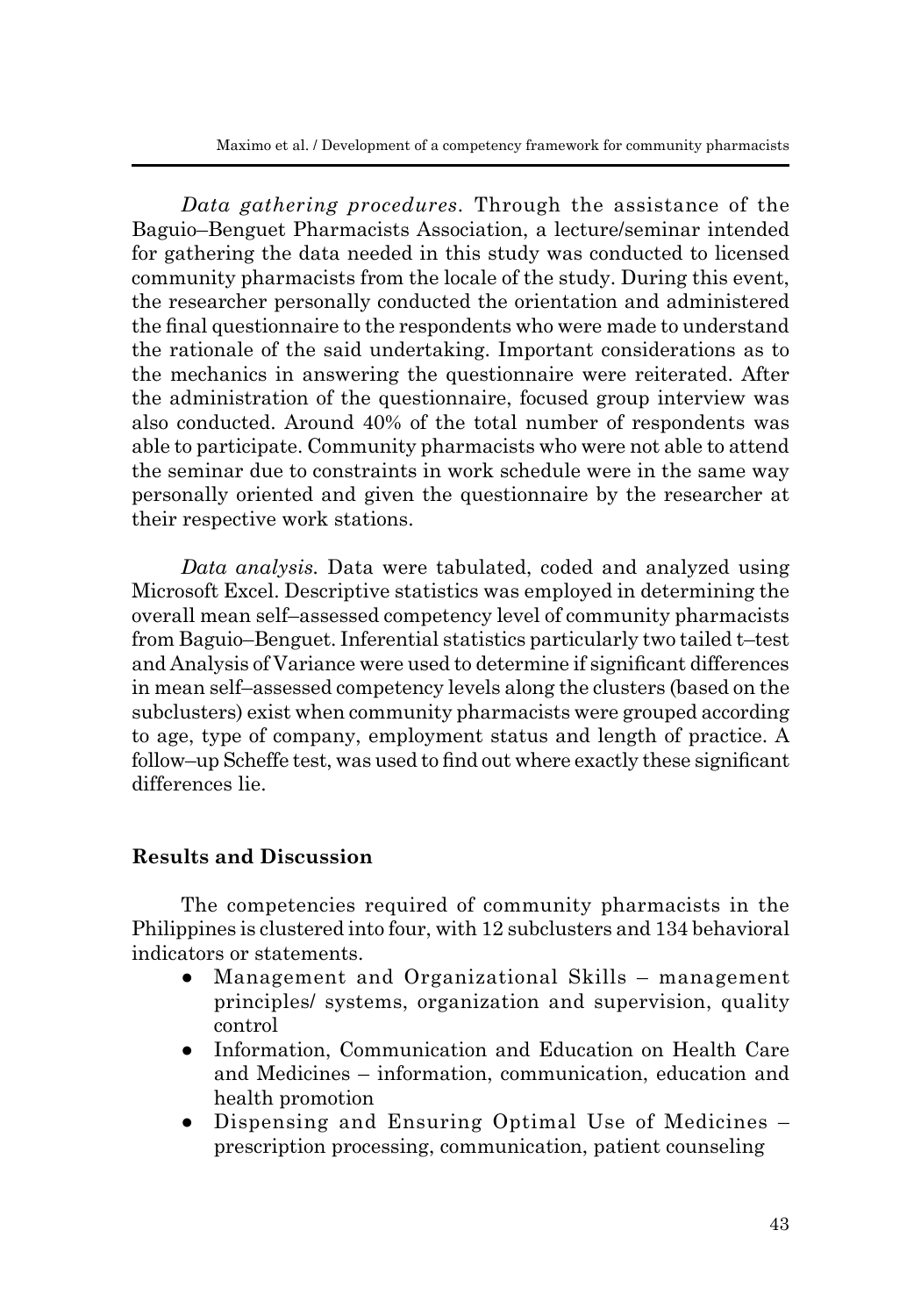Ethical, Legal and Professional Responsibilities – professionalism, continuing professional development/ lifelong learning, collaboration and teamwork

|  | <i>Table I.</i> Over-all Means of Self-assessed Competency Level along the |  |  |
|--|----------------------------------------------------------------------------|--|--|
|  | four clusters                                                              |  |  |

| Management and Organizational Skills Cluster                    |      |  |
|-----------------------------------------------------------------|------|--|
| Information, Communication and Education on Health Care         | 2.98 |  |
| and Medicines Cluster                                           |      |  |
| Dispensing and Ensuring Optimal Use of Medicines Cluster        | 3.01 |  |
| <b>Ethical, Legal and Professional Responsibilities Cluster</b> | 3 24 |  |

The overall average of 3.16 indicates that pharmacists were "capable" along Management and Organizational Skills Cluster. Specifically, they showed "high capability" in Quality Control (3.74) and "capability" in Organization and Supervision (3.12) and Management Principles/ Systems (2.97). Relatively, however, they had the lowest self–perceived competence in the last sub-cluster mentioned.

Pharmacy has evolved from a profession of individual practitioners/ owners to one of employees who, per se, were managed instead of being managers (Gennaro, 1990). Community pharmacy has two main goals that must always be in balance: to care for patients and to earn profit to sustain the business. Community pharmacists from Baguio–Benguet perceived themselves lacking the needed competence in addressing the latter goal. This could be attributed to factors such as: the pharmacy curriculum had not been able to focus on competencies needed in managing drug establishments; and, related seminars or trainings for community pharmacists were inadequate.

The overall average of 2.98 descriptively shows that they were "capable" on Information, Communication and Education on Health Care and Medicines cluster. The respondents were "highly capable" in terms of Communication (3.24), whereas they were "capable" in terms of Information (2.99) and Education and Health Promotion (2.71). Relatively, they had the lowest self–perceived competence in the last sub-cluster mentioned.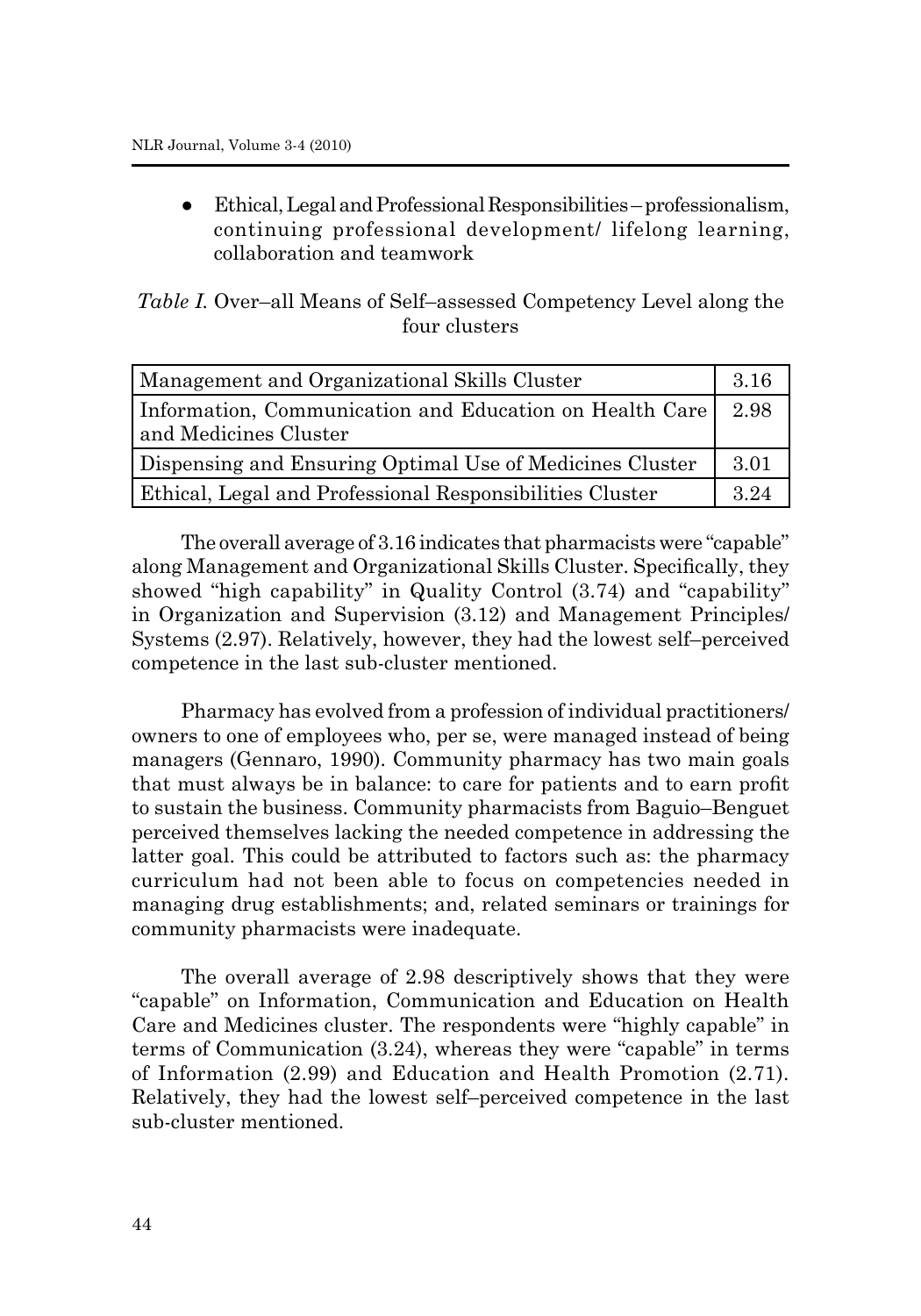According to Wiedenmayer (2007), pharmacists were hardly ever mentioned as key health professional, the importance of pharmacists in the healthcare sector is underestimated, particularly in developing countries. A significant proportion of community pharmacists' knowledge and skills is wasted and remains untapped for public health and patient care.

The overall rating of 3.01 implies that practicing pharmacists were "capable" along Dispensing and Ensuring Optimal Use of Medicines. Specifically, they were "highly capable" in terms of Prescription Processing (3.35), whereas they were "capable" in Patient Counseling (2.91) and Communication (2.78). Relatively, they had the lowest self–perceived competence in the last subcluster mentioned.

Wiedenmayer (2007) stressed that "the traditional role of pharmacists is to manufacture and supply medicines." More recently, pharmacists have been faced with increasing healthcare demands: an ever-growing and complex range of medicines and poor adherence to prescribed medicines has forced the evolution of the pharmacist's role into a more patient-centred approach. The role of the pharmacist should be evolving from that of a compounder and supplier of pharmaceutical products towards that of a provider of services and information and ultimately that of a provider of patient care. However, pharmacists in practice today were mainly educated and trained according to the old paradigm of product focus. If they were to contribute to patient–centered pharmaceutical practice effectively, they need to be given the opportunity to acquire the new knowledge and skills required for their new role.

Compounding and dispensing were considered to be the traditional responsibilities/functions of pharmacists hence they exhibited a high level of competency in this area. In as much as Baguio–Benguet community pharmacists would want to be highly competent in other essential areas such as patient counseling and communication skills, the interplay of factors as a barrier beset them (FGI, September 2008).

"The number of customers we serve determines our performance."

"Our suggestions may not be entertained though essential. The management always has the last say."

"We need to be trained on this."

"There is a need to uplift the remuneration we receive."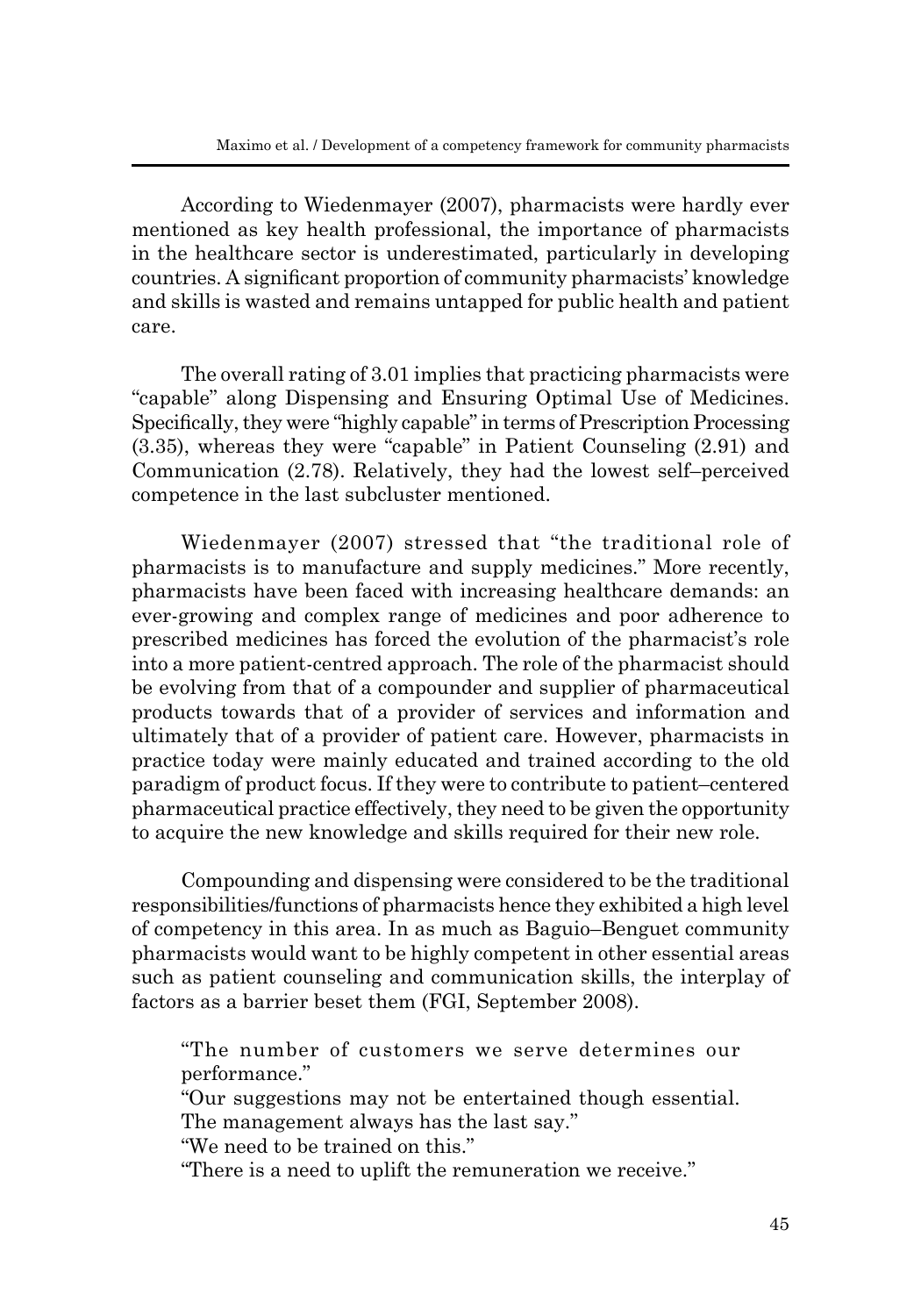This could be related to an FDA and a Drug Topics Survey conducted in late 1980s which found out that approximately 75% of the pharmacists surveyed said they would prefer to spend more time advising patients. They noted that the other duties which prevented them from doing so included too many prescriptions to dispense, pharmacy design or pharmacy policy that discouraged consultation; not feeling relaxed in communicating with patients or a perceived lack of interest by patients. In addition, there was also a lack of mandatory pharmacists' counseling regulations that would support an incremental fee structure to encourage counseling (Gennaro, 1990).

With an overall average of 3.24, community pharmacists perceived themselves to be able to do the mentioned activities or behaviors competently 75% of the time. Specifically, they showed "high capability" on Professionalism (3.48), "capability" on Continuing Professional Development/Lifelong Learning (3.21) and Collaboration and Teamwork (3.03). Relatively, they had the lowest self–perceived competence in the last sub-cluster mentioned.

As posited by the International Pharmaceutical Federation (FIP) (2002), Austin et al. (2005) mention that "Maintaining competence throughout a career during which new and challenging professional responsibilities will be encountered is a fundamental ethical requirement for all health professionals. Patients have a right to be confident that professionals providing health care remain competent throughout their working lives."

The possible reasons why community pharmacists from Baguio– Benguet relatively lack the competence along subclusters CPD/LLL and Collaboration and Teamwork could be based on the claim of Austin et al., (2005). They found out in their study that "isolation inherent in community pharmacy practice; and the lack of peer modeling and benchmarking opportunities emerged as a significant problem for pharmacists. As described by many of them, pharmacy is a lonely profession. In part, the competitive nature of the business of pharmacy undermines attempts to collaborate. In addition, the structure of community pharmacy is such that pharmacists tend to work alone or with technical (rather than professional–peer) support."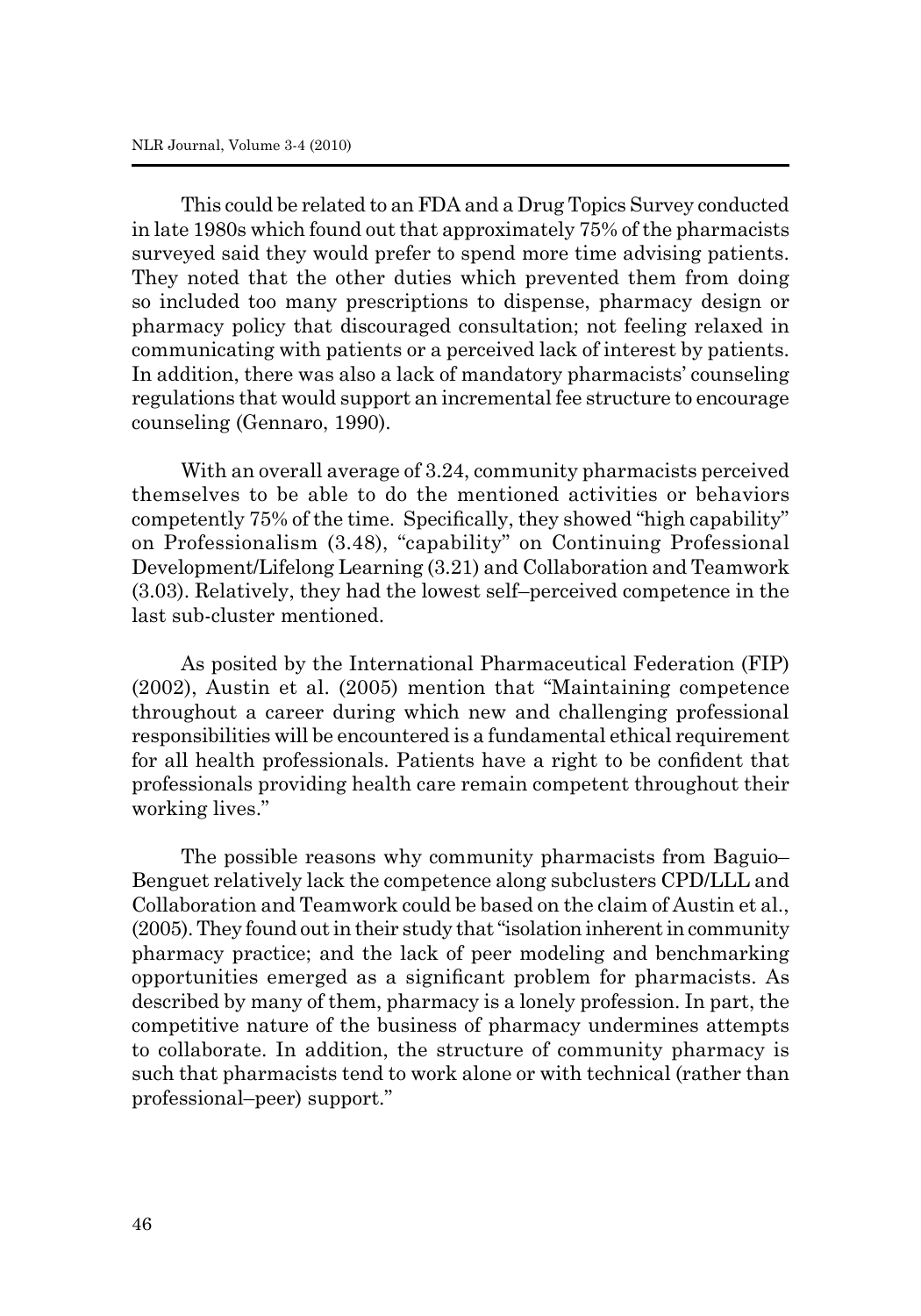When grouped according to age, significant difference is observed at subclusters, management principles/ systems and; education and health promotion:

*Management principles/systems.* The computed F value of 8.995 is greater than the tabular F value of 2.872, which led to the rejection of the null hypothesis at 5% level of significance. Further statistical test using the Scheffe test revealed that the significant differences of opinions are present between the <26 group, with their relatively lowest factor average of 2.75 and those of the 31-35 group and the  $> 35$  group with their factor averages of 3.38 or "highly capable" and 3.20 or "capable," respectively. The 26-30 group gave a factor average of 3.12 or "capable."

*Education and health promotion.* The null hypothesis was rejected at 5% level value of 2.824. The Scheffe test revealed that ratings given by the 31-35 group (factor average  $= 3.14$ ) were significantly higher compared to the <26 and the 26-30 groups with factor averages of 2.62 and 2.69, respectively.

Further, significant difference is observed in all subclusters under Dispensing and ensuring optimal use of medicines. Scheffe test revealed that the  $\leq$  26 group (factor averages = 3.23; 2.62) has significantly lower self – perceived level of competence than the  $31 - 35$  group (factor averages = 3.59, 3.17); in *prescription processing* and *communication*. The  $\leq$ 26 (factor average = 2.62) and the  $\geq$ 35 groups (factor average = 2.76) have significantly lower self – perceived competence than the 31 – 35 group (factor average = 3.14) in *education and health promotion*.

The older practitioners, particularly those belonging to the 31 -35 group, were shown to perceive themselves as highly competent while younger practitioners (<26), relatively lacking the competence along the four competency clusters. The results did not conform to the results of the study of Mills, Laaksonen et al. (2005) which found out that younger pharmacists perceived themselves to be more competent along "service provision" in the management and organization cluster than older pharmacists.

However, based on the results of this study, competence (above the age of 35) was shown to be declining partly because at this age, community pharmacists became more concerned with the business side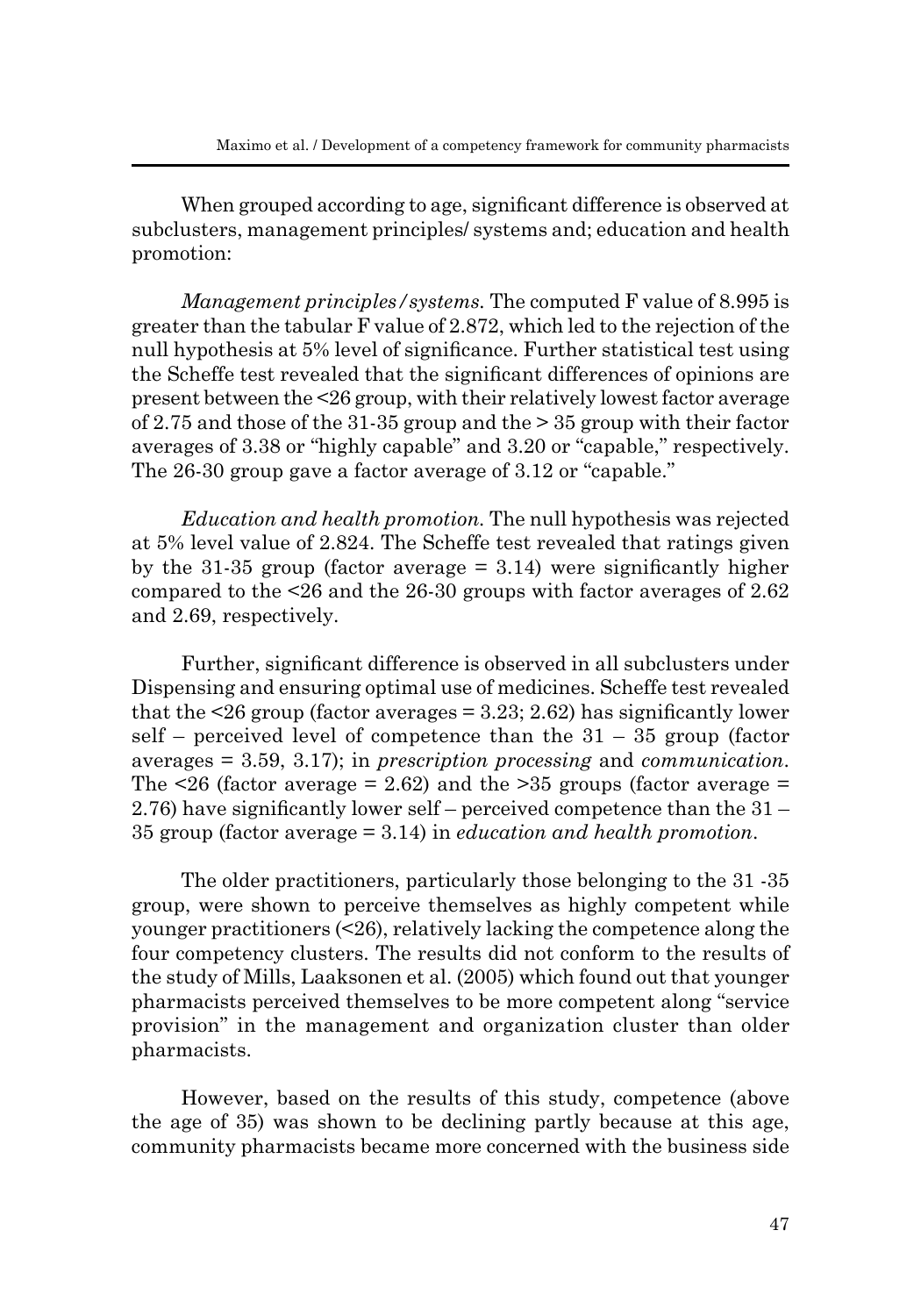of community pharmacy practice, leaving the professional side of it to the relatively younger practitioners (more often, without pre–employment guidance and training or mentoring), whom they would consider as more enthusiastic to learn about the practice and more updated with regard to the current trends in the profession (FGI, September 2008). As cited by Chan and Auster (2001), Fossum and Arvey (1990) and Fossum et al. (1996) point out that professional commitment has been identified as a possible factor in maintaining competence. Furthermore, according to Mills, Laaksonen et al. (2005), the older pharmacists have to focus on running a successful business than on being updated on their clinical knowledge. It is assumed that in order to maintain competence in a profession, workers must undertake various learning activities to sustain their ability to function effectively in the profession (Chan & Auster, 2001). Rix (1996) (as cited in Chan & Auster, 2001) mentions that the aging of the workforce is a reason for the obsolescence of skill and the resultant loss of productivity and competitiveness. Older workers (45 years of age and over) were considered at risk for obsolescence. Similarly, Hassell and Perrewe (1995) say that older workers were seen as resistant to change, less interested in challenging jobs, and a poor investment for training.

When grouped according to type of company, rejection of the null hypothesis at 5% level of significance is evident; significant difference is observed at subclusters management principles/systems; organization and supervision; information; education and health promotion; patient counseling; CPD/ LLL. Consistently, the chain store group has lower self –perceived competence than the independent group.

Baguio–Benguet community pharmacists categorized under the independent type of drugstores perceived themselves to be more competent along the four competency clusters than their colleagues in the chain drug stores. The results did not conform with the results of the study by Mills, Laaksonen et al. (2005), which showed that community pharmacists working in chain drugstores perceived themselves to be more competent than their colleagues in the independent drugstores along four clusters: Delivery of patient care (except in subcluster, need for drug), Personal, Problem solving and, Management and organization competency clusters. The main contributory factor to these results is their participation in Continuing Professional Development (CPD) because according to the Royal Pharmaceutical Society of Great Britain, "engaging in CPD would make pharmacists more confident and professional in their approach to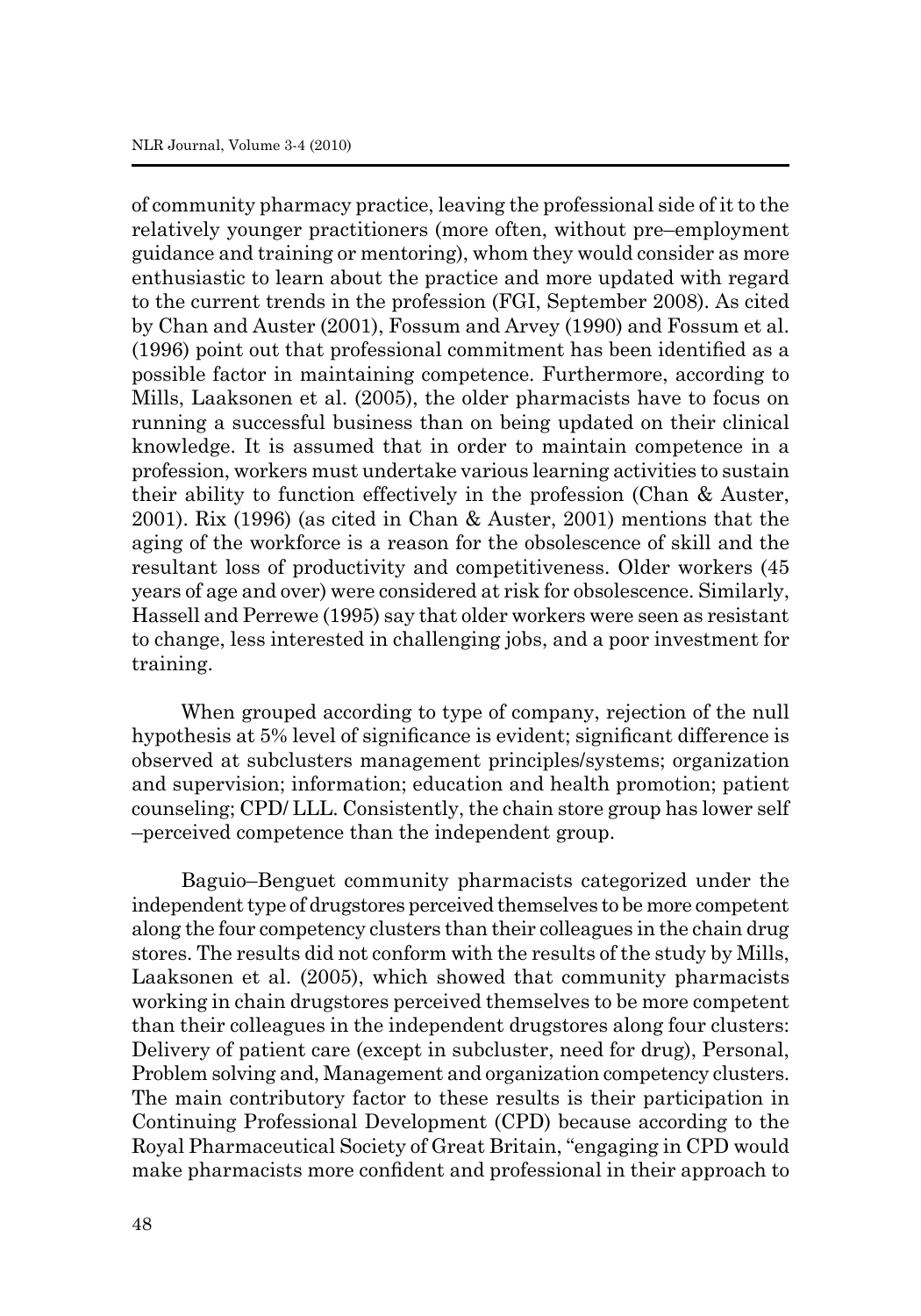patients" and "engaging in CPD would make pharmacists more confident in their approach to other health care professionals." In addition, company policies in pharmacy chains may influence pharmacists' competence in these areas. The company may require their employees to keep a CPD record and the employees may have regular appraisals of their learning needs with their managers, whereas pharmacy owners and employees in independent pharmacists may lack these. In the Philippines, CPD as a means of ensuring the competence of members – a viable model for individualized ongoing learning and personal improvement – is not concretely in place.

When grouped according to employment status, significant difference is observed at subclusters management principles/systems and professionalism.

*Management principles/systems.* The computed F value of 4.565 is greater than the tabular F value of 2.872, which led to the rejection of the null hypothesis at 5% significance level. Scheffe test revealed that the self-ratings given by the Owners group (factor average  $= 3.23$ ) was substantially higher compared to the ratings given by the Chief Pharmacists (factor average = 2.81) and Staff Pharmacists groups (factor  $average = 2.83$ 

*Professionalism.* The computed F value of 18.057 is greater than the tabular F value of 2.824. Scheffe test further revealed that considerable differences of opinions were obvious between the chief pharmacists, whose scores were substantially higher (factor average = 3.70) compared to the other three groups. Also different were the scores given by the supervisors, whose self–ratings were significantly lower (factor average  $= 3.34$ ) compared to the staff pharmacists (factor average  $= 3.53$ ).

The owners had the highest perceived level of competence in managing a drugstore business, whereas employees (chief and staff pharmacists) in general had the highest perceived level of competence under professionalism subcluster. Issues on professionalism usually arise (most especially for owners/managers/supervisors) when faced with a clash of interest between caring/serving patients or making profit to sustain the business. In relation to this, according to Myers and Montagne, as mentioned in Chapter Three of Remington's Pharmaceutical Sciences (1990), adherence to the ethics of pharmacy by a practitioner is an example of enlightened self–interest, through which the profession as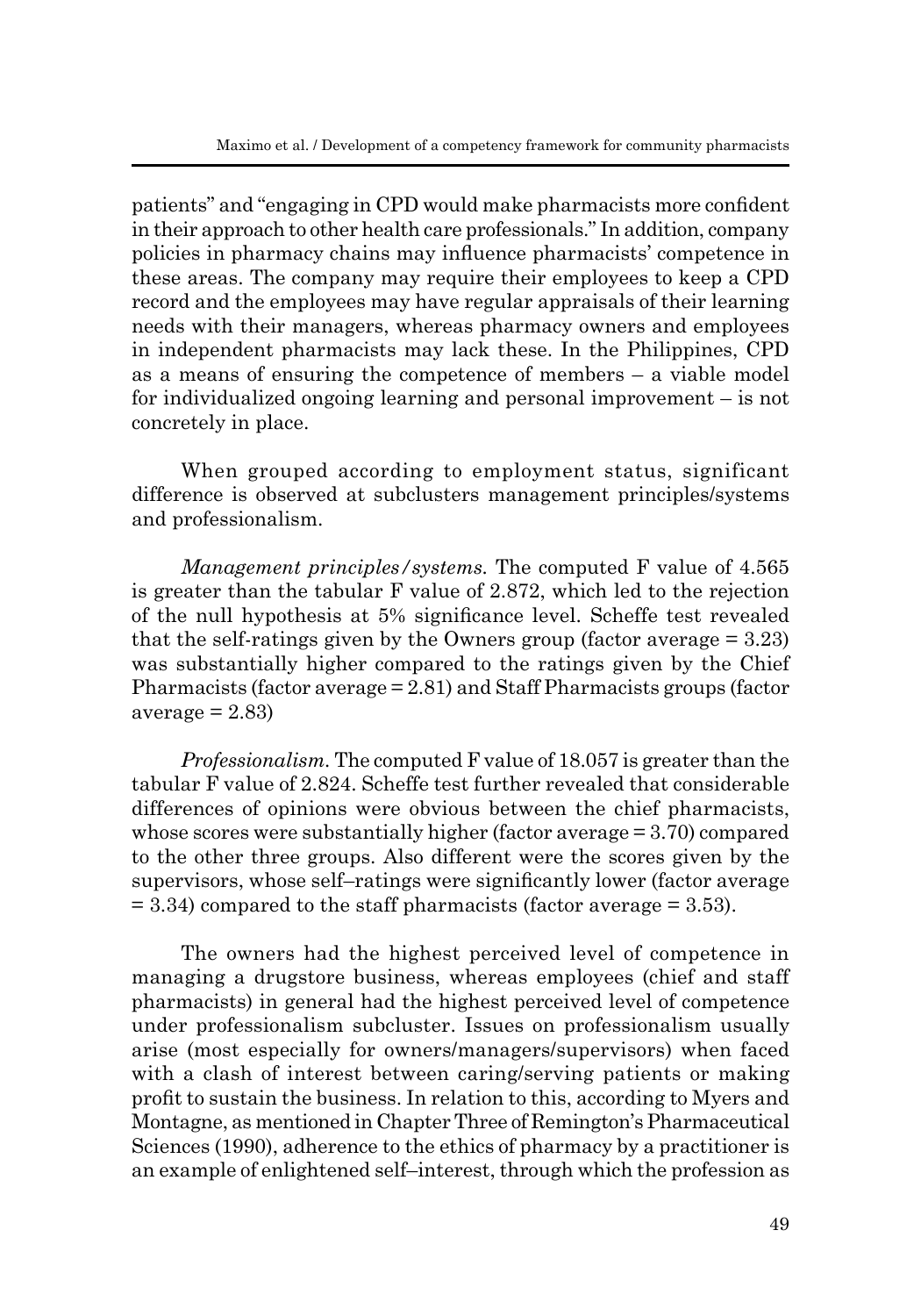a whole advances and each practitioner benefits. Lack of knowledge or ignorance on the part of the practitioner of the meaning of pharmacy's ethical precepts, and his/her concentration on short–run goals are the reasons why this enlightened self–interest does not always occur.

When grouped according to length of practice, significant difference is observed at subclusters management principles/ systems and professionalism.

*Management principles/systems.* The computed F value of 8.329 is greater than the tabular F value of 3.360, which led to the rejection of the null hypothesis at 5% level of significance. Scheffe test further revealed that the scores given by the <6 group were substantially lower (factor average  $= 2.88$ ) compared to the  $>10$  group (factor average  $= 3.34$ ). The 6-10 group gave a factor average of 3.15.

*Professionalism*. The computed F value of 21.600 is greater than the tabular F value of 3.293. The null hypothesis was rejected at 5% level of significance. The Scheffe test validated that large dissimilarities exist between the >10 group, which gave substantially the lowest marks (factor average  $= 3.24$ ) compared to the 6-10 group (factor average  $= 3.60$ ) and the  $\leq 6$  group (factor average = 3.47) who gave relatively the highest marks.

It is only under the Management and Organization Skills Cluster that Baguio–Benguet community pharmacists with more than 10 years of practice scored the highest (very focused on running the pharmacy as a business). Along the other areas, community pharmacists with six to ten years and those with <6 years of practice significantly scored the highest and the lowest, respectively.

According to Paloniemi (2004), the role of work experience is prominent in the acquisition of practical skills and knowledge required in specific occupation and job–tasks knowledge related to the work community and organization, and knowledge that helps one to assess one's organization, and work and ways of working and acting. Moreover, work experience is significant in competence development. It was reported as helpful in focusing on relevant information, in understanding theoretical knowledge, and in maintaining and increasing one's learning motivation.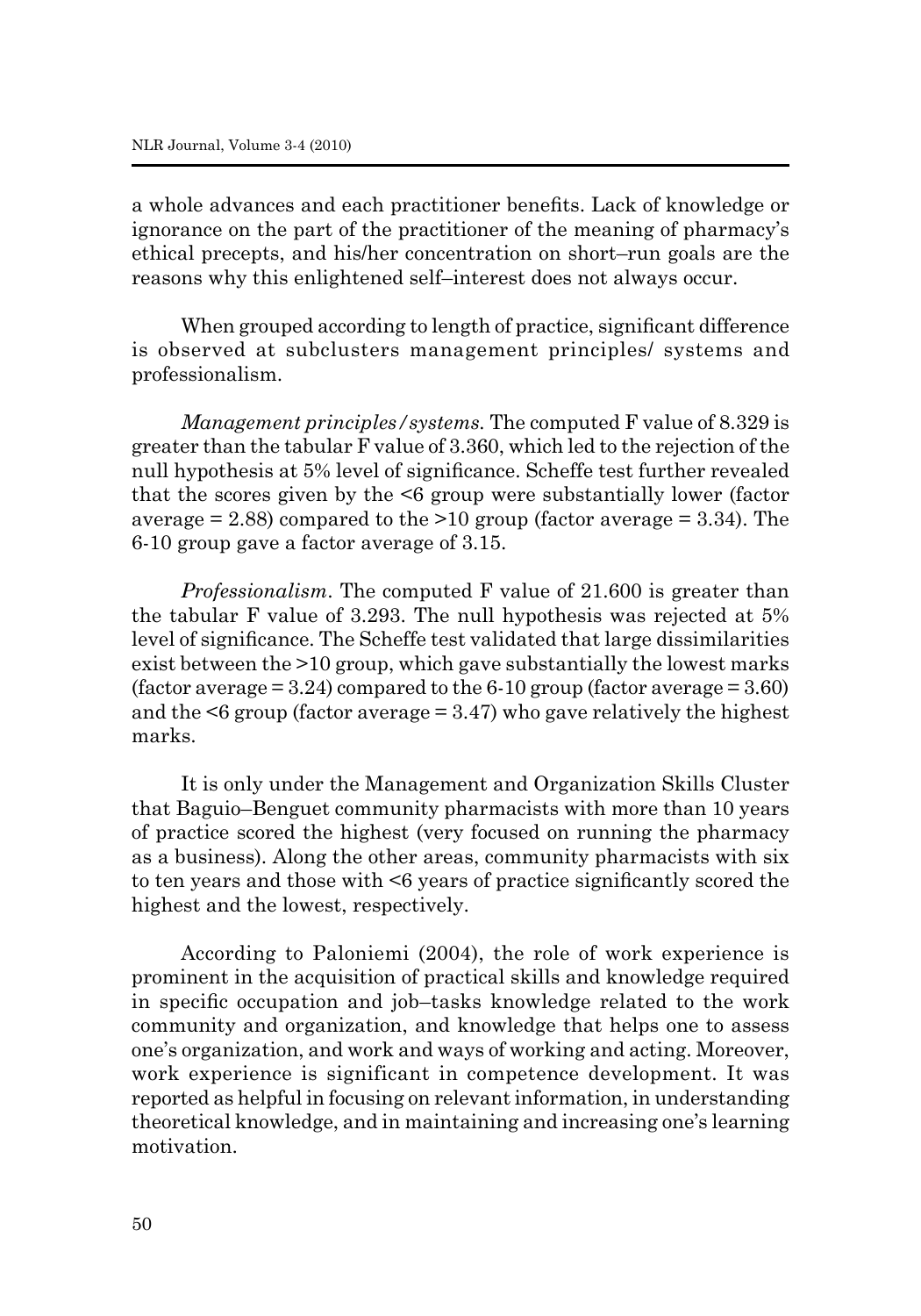The mean self–ratings of community pharmacists in all behavioral indicators under the four competency clusters were arranged from the highest to the lowest value, and the bottom 50 were given the utmost priority. The evolved framework specific for Baguio–Benguet community pharmacists is composed of these 50 weakest competencies with their corresponding proposed interventions and strategies, and target group.

## **Conclusion**

Younger staff (in age and in practice) and chief pharmacists (most especially those who are in chain drug stores) need to have a supportive work environment so they can continuously grow professionally and enhance their knowledge, skills and attitudes. Curricula also need to be revisited to accommodate important aspects of practice of pharmacy in community setting (e.g., management principles/systems, education and health promotion). On the other hand, the oldest community pharmacists (in age and in practice) also need to update their pharmaceutical knowledge and skills, and respond and adapt to the changes being introduced in the profession. They must also learn to become mentors or coaches to neophytes along the areas of management and organization of a pharmacy. Further, they must also be reawakened in their ethical, legal and professional responsibilities.

The evolved framework could be used by community pharmacy practitioners (through their professional organizations) to help them solidly identify their learning needs and thereby greatly help facilitate their professional development. CPD programs must be tailored to the competency needs of the pharmacists in a specific area of practice and location. This could also be used in creating a competency–based assessment process for the experiential component of a pharmacy education degree program, similarly done by Hill, Delafuente, Sicat and Kirkwood (2006). More importantly, this could be used in actively reaching up to inform and influence the conceptual (policy) level, and in coming up with stronger legislation and regulation in the practice of pharmacy in the community setting (e.g., mandatory pharmacists' counseling regulations; pharmacy graduates primarily tapped as frontliners/pharmacy assistants; and mandatory training for frontliners prior to deployment).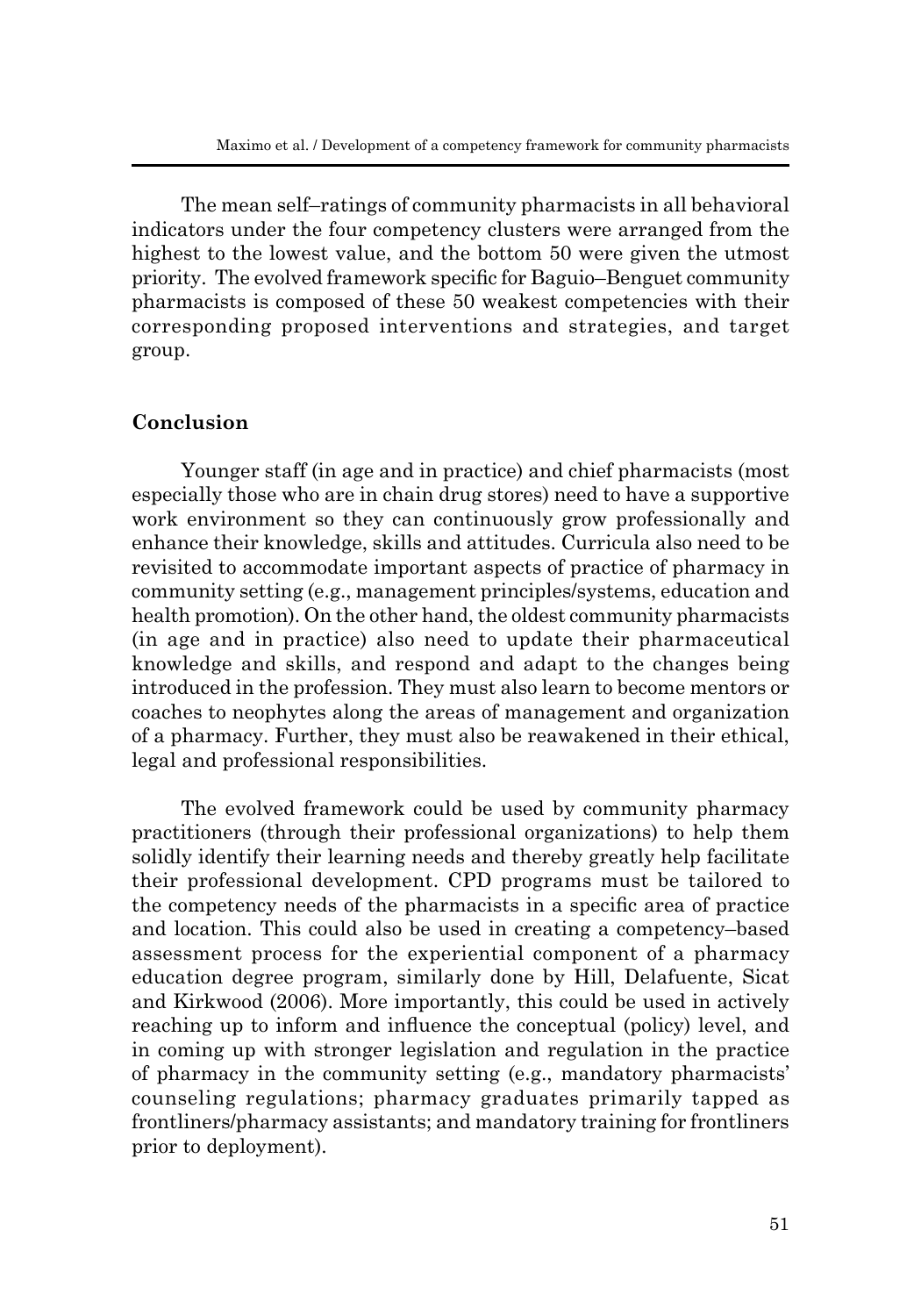## **References**

- Austin, Z., Marini, A., Glover, N. & Croteau, D. (2005). Continuous Professional Development: A Qualitative Study of Pharmacists' Attitudes, Behaviors and Preferences in Ontario, Canada. American Journal of Pharmaceutical Education. Vol. 69 (1) Article 4.
- Basak SC, Prasad GS, Arunkumar A, & Senthilkumar S. (2005). Attempt to develop community pharmacy practice: Results of two surveys and two workshops conducted in Tamil Nadu. Indian Journal of Pharmaceutical Sciences. Vol. 67 (3), pp. 362 – 366. Retrieved June 27, 2008 from http:// www.ijpsonline.com/
- Chan, D.C., Auster, E.W. (2001). Too much change in too little time: Maintaining professional competence in a publc library. CAIS/ACSI.
- ENRICH Program Manual (2005). Competency Standards Assessment Tool. Pharmacy Board of South Australia. Retrieved May 28, 2008 from http:/ www.pharmacyboard.sa.gov.au/PDF/Complete%20ENRICH%20manual. pdf
- Gennaro, A. (1990). Ed. Remington's Pharmaceutical Sciences. 18th ed. Pennsylvania: Mack Publishing Co.
- Hill, L., Delafuente, J., Sicat, B. & Kirkwood, C. (2006). Development of a competency-based assessment process for advanced pharmacy practice experiences. *AmJPharmEd,* Vol. 70, Issue 01. Retrieved June 4, 2008 from http://www.pjonline.com/pdf/papers/pj\_20041127\_competency.pdf.
- Intern Portfolio. (2006). *Information document*. The South African Pharmacy Council. Retrieved June 5, 2008 from http://www.pharmcouncil.co.za/ documents/2007%20Intern%20Portfolio%20document.pdf.
- Kelly, W.N. (2007). *Pharmacy: What it is and how it works*. 2nd edition. FL: CRC Press Taylor & Francis Group.
- Konduri, N. (2003). Pharmacists: Need for increased participation in international Health. Abstract # 67405. 131st Annual Meeting of APHA. Retrieved June 27, 2008 at http://apha.confex.com/apha/131am/techprogram/paper\_67405. htm
- Lee, K., Machado, M., Wenzel, M., Gagnon, J., & Calomo, J. (2005). An advanced professional pharmacy experience in a community setting using an experiential manual. Am J Pharm Educ.; 70(2): 42. Retrieved June 6, 2008, from http://www.ajpe.org/aj7002/aj700242/aj700242.pdf
- Masterlist of Drug Establishments. (2008). Center for Health Development Cordillera Administrative Region.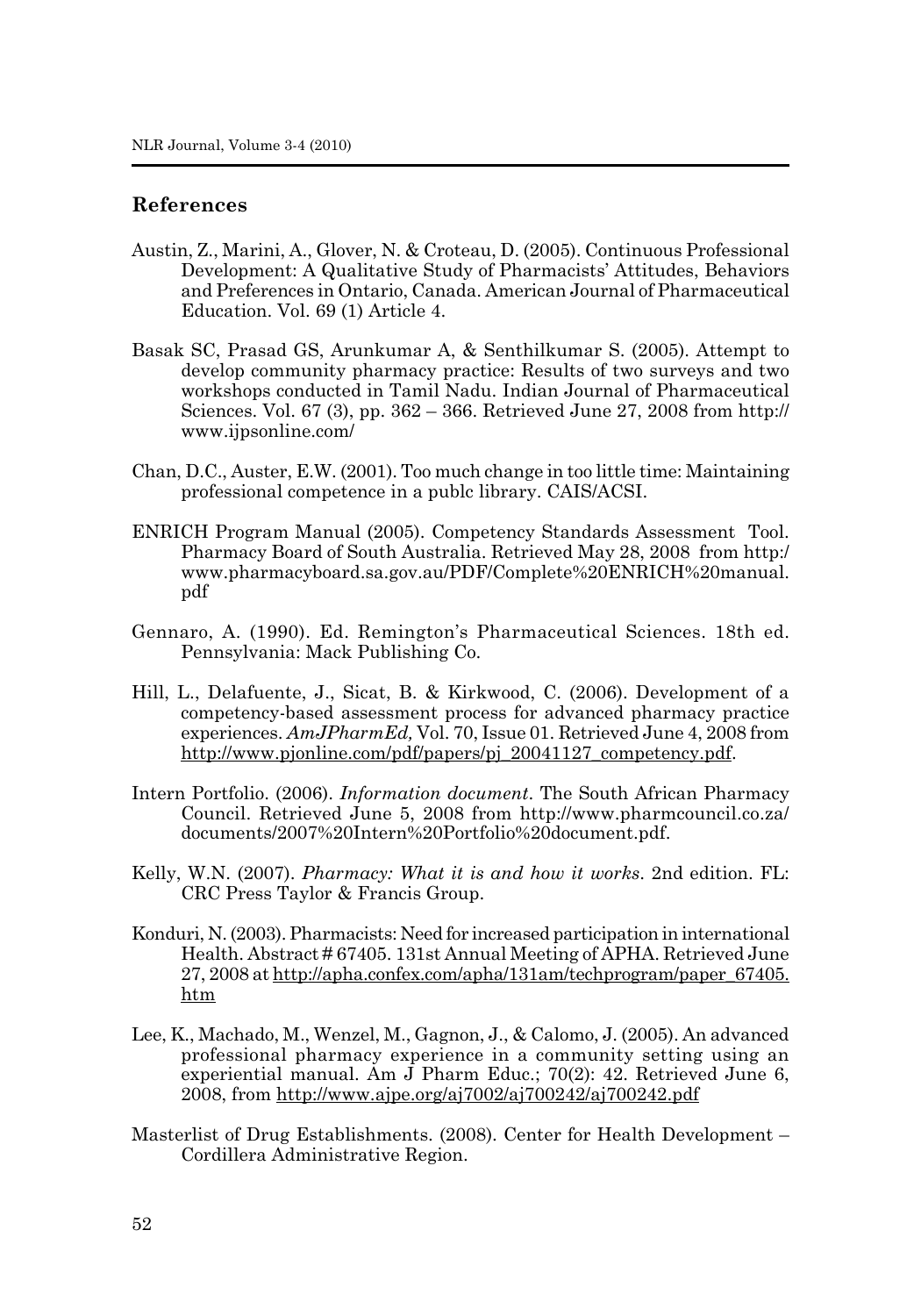- Mills, E., Farmer, D., Bates, I., Davies, G.,Webb, D. & Mc Robbie, D. (2005). Development of an evidence–led competency framework for primary care and community pharmacists. The Pharmaceutical Journal, Vol. 275. Retrieved on June 27, 2008 from http://www.pjonline.com/pdf/papers/ pj\_20050709\_competency.pdf
- Mills, E., Laaksonen, R., Bates, I., Davies, G. & Duggan, C. (2005). Self Assessment of competence in a community pharmacy setting. *Taylor & Francis Pharmacy Education*, 5(3/4):189 – 199. Retrieved June 6, 2008 from EBSCO database.
- *Model Standards of Practice for CanadianPharmacists*. (2003). The National Association of Pharmacy Regulatory Authorities (NAPRA). Retrieved June 27, 2008 from http://www.napra.org/pdfs/practice/model\_std\_practice/ MSPCP-Nov2005.pdf
- Oparah, A.C. † and Arigbe-Osula E. M. (2002). Evaluation of Community Pharmacists' Involvement in Primary Health Care. *Tropical Journal of Pharmaceutical Research*, Vol. 1, No. 2, pp. 67-74.
- Paloniemi, S. (2004). *The Meaning of age and experience in professional competence – employees' conceptions*. Retrieved February 12, 2009, from http://72.14.235.132/search?q=cache:mCSsJmyUQSgJ:www. irisresearch .no/Internet/owll.nsf/wvDocId/9EF33021EAF1017EC12571810056DB92/ %24file/Susanna%2BPaloniemi.ppt+relationship+between +competence +and+age&hl=tl&ct=clnk&cd=15&gl=ph&client=firefox-a.
- *Pharmacists and Primary Health Care*. (2004). Canadian Pharmacists Association. Retrieved June 05, 2008 from http://www.pharmacists.ca/content/about\_ cpha/whats\_happening/cpha\_in\_action/pdf/primaryhealth2a.pdf
- Picton, C. and Neal, J. (2002). Medicines information: a co-ordinated national approach to competency-based practice. *The Pharmaceutical Journal*  Vol. 269 No 7227 pp 817-818. Retrieved June 27, 2008, from http://www. pjonline.com/editorial/20021207/articles/competencybased.html
- *Policies, Standards and Guidelines for Pharmacy Education*. Commission on Higher Education Memorandum Order (CMO) No. 9, s. 1998.
- *Policies, Standards and Guidelines for Pharmacy Education*. Commission on Higher Education Memorandum Order (CMO) No. 3, s. 2006
- *Professional Competencies for Canadian Pharmacists at Entry to Practice*. (March 2007). National Association of Pharmacy Regulatory Authorities. Second revision. Retrieved June 5, 2008 from http://www.napra.org/pdfs/ professional/competencies.pdf